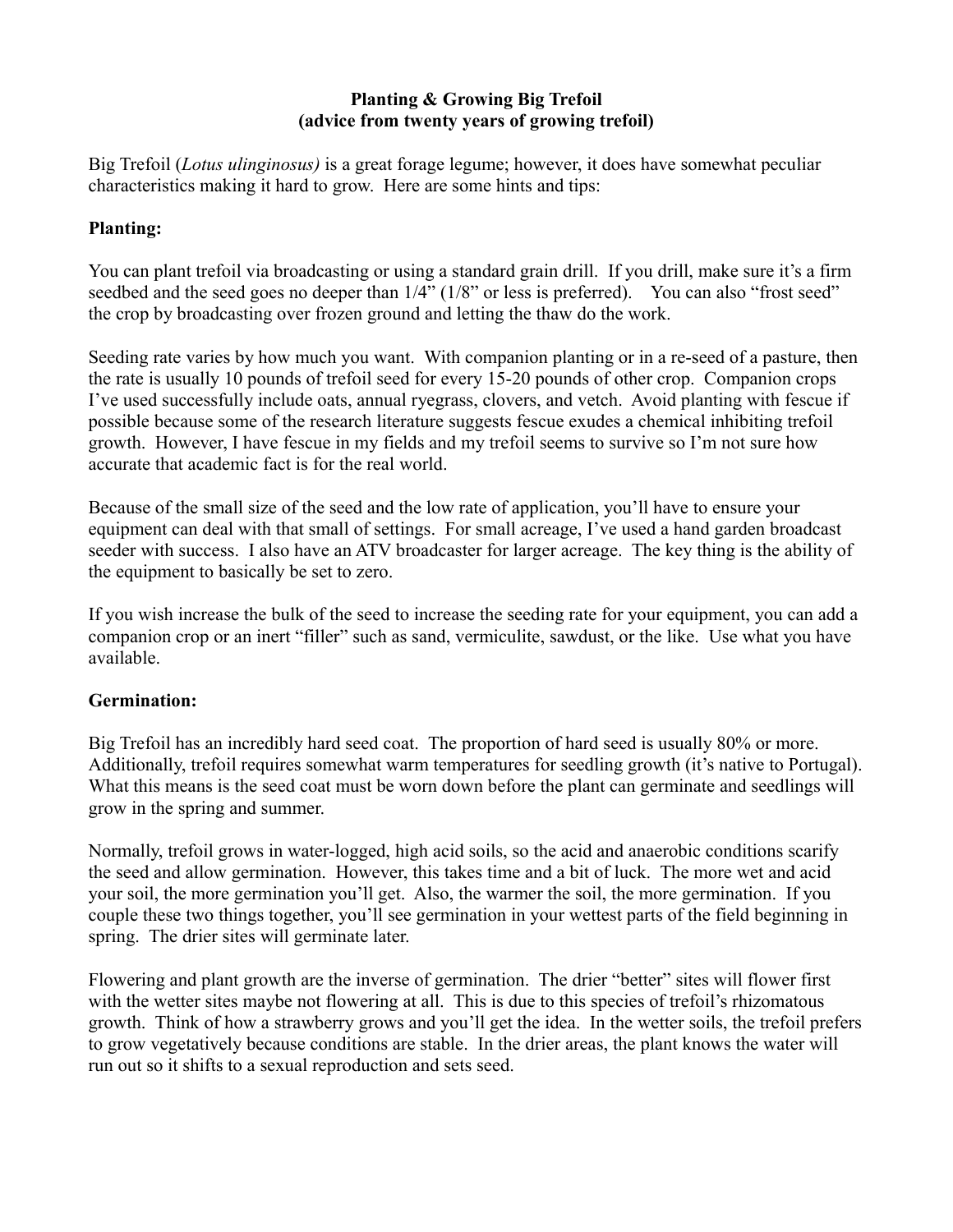## **Growth Pattern & Forage Quality:**

Trefoils grow similarly to clover and alfalfa—the younger, thinner growth has higher protein and more palatability than older, more stemmy growth. For trefoils, the plant begins to "stem out" as the water begins to decrease and the plant begins to enter "drought mode." For my soils, that's roughly late-July. But as stated earlier, the plant's growth depends on the soil conditions, so you may have fantastic quality forage in the low spots of your field and low quality forage on the dry spots, all at the same time due to water level and age of the plants.

Depending on the literature you read, my species of trefoil has a protein percentage between 22% and 29% when at maximum palatability. Trefoils are a non-bloating legume due to condensed tannins, so you can graze or feed it straight and not risk bloat as is common with clovers and other legumes.

For hay, treat trefoil as you would alfalfa and clover—earlier hay is better than later. Try to keep the leaves on the plants when drying by avoiding excess mechanical raking or tedders. The trefoil should dry to a light green color slightly faster than grass; however, you may find trouble on the bottom side of your windrows due to the trefoil growing in wetter sites. The more trefoil in the hay, the more water on the ground under it. Also, my experience has been that increasing the percentage of trefoil in the hay mixture makes it harder to pack the bales as heavy as with grass. This may have been due to my peculiar equipment, but I've heard this rumor from other farmers who made trefoil hay.

Flowering on my soil is usually beginning mid- to late-June and hits full force in mid-July. Flowering continues indeterminately until the flowers enter drought mode, which may be as late as October.

Trefoils will be "sub-dominant" meaning they will begin growing once the other crops (such as grasses) begin to decline. So in my fields, the trefoil really gets going once the ryegrass and fescue begin to shut down after seed set in late-June and early-July.

#### **Grazing management:**

Treat trefoil gently, as you would clover. In addition, trefoils don't put on a lot of starch storage in the summer, so they rely on fall growth to get them through the winter. Avoid excess grazing in the winter months. Rotational grazing is the best method of grazing trefoil, partially to help keep your stand going, and also to avoid your animals' desires to eat the trefoil and leave the other stuff standing. I've seen a local dairy farmer basically eat the trefoil right out of his field by letting his cows preferentially eat the trefoil and leave the fescue every grazing day. Excess hoof traffic can also beat the trefoil to death.

Once established and growing in the "sward" as the Brits like to say, trefoil is surprisingly resilient to all but the most poor management. My fields were planted over twenty years ago and I graze them continuously every day of the year, plus take seed off of them.. Both the crop and the sheep are doing fine with each other. The rotational grazing (electric fence) and being able to reduce the grazing acreage during the lush growing season keep the trefoil from getting overgrazed. In addition, my fields are a mixture of grasses and forbs, so the trefoil isn't the only thing the sheep want to eat that's better than grass.